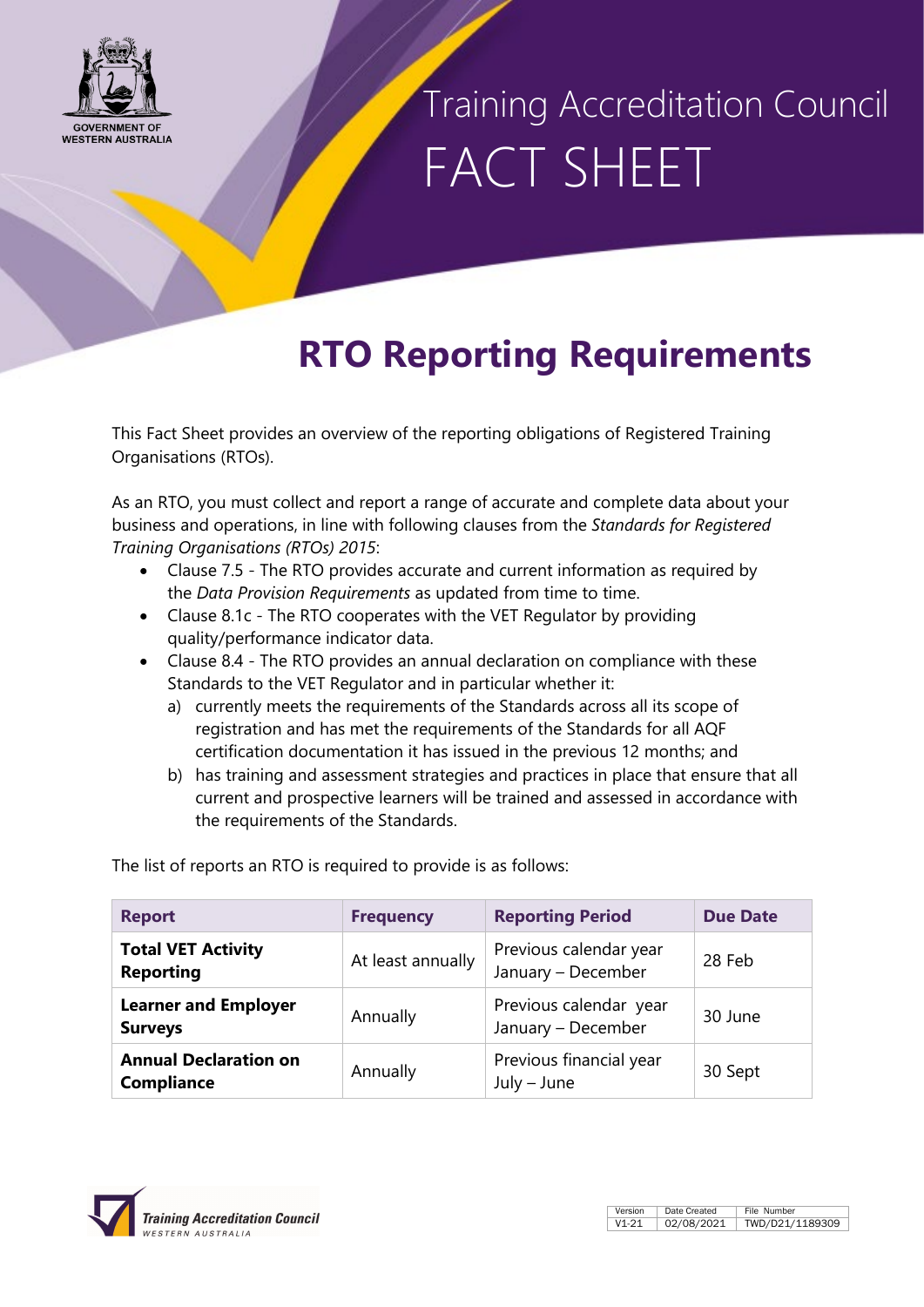### **Total VET Activity Reporting (AVETMISS & USI)**

| <b>Frequency</b> | <b>Reporting Period</b>                                                 | Due Date    |
|------------------|-------------------------------------------------------------------------|-------------|
|                  | At least annually $\parallel$ Previous calendar year January – December | 28 February |

Total VET Activity (TVA) is a mandatory national reporting requirement for RTOs to th[e](https://www.ncver.edu.au/) [National Centre for Vocational Education Research](https://www.ncver.edu.au/) (NCVER).

TVA is the collection and reporting of data that complies with the Australian Vocational Education and Training Management Information Statistical Standard (AVETMISS). AVETMISS is a national data standard that ensures consistent and accurate capture and reporting of VET information about students including who they are, where they study, and what they study in accordance with the [National VET Data Policy.](https://www.dese.gov.au/national-vet-data/national-vet-data-policy)

The Unique Student Identifier (USI) forms part of an RTO's AVETMISS data and must be included in its TVA submission.

Exemptions from submitting data compliant with the AVETMISS for the National VET Provider Collection may apply in some cases. RTOs must consult with TAC for an exemption and will need to provide evidence to support their claim for an exemption against the training products on their scope of registration.

More information on current exemptions and the full list of TAC RTOs accessing exemptions is available on the [TAC Website.](https://www.tac.wa.gov.au/registration/Reporting_requirements/Total_VET_activity/Pages/default.aspx)

### **What information do I need to collect?**

RTOs are required to collect and submit full AVETMISS data on all nationally recognised training where there is a responsibility for issuing a statement of attainment or qualification. The AVETMISS [VET provider collection specifications](https://www.ncver.edu.au/rto-hub/statistical-standard-software/avetmiss-vet-provider-collection-specifications-release-8.0) and [data element definitions](https://www.ncver.edu.au/rto-hub/statistical-standard-software/avetmiss-data-element-definitions-edition-2.3) provide more information on what is expected to be collected and reported.

TVA reports for the previous calendar year are required to be submitted by the end of February, unless a full exemption applies under the [National VET Provider Collection Data](https://www.dese.gov.au/national-vet-data/national-vet-data-policy)  [Requirements Policy.](https://www.dese.gov.au/national-vet-data/national-vet-data-policy)

All RTOs now have the opportunity to submit their AVETMISS data quarterly if they wish to do so. RTOs that choose to submit their data quarterly must continue to provide a submission to the annual collection on all of the nationally recognised training activity they delivered in the calendar year.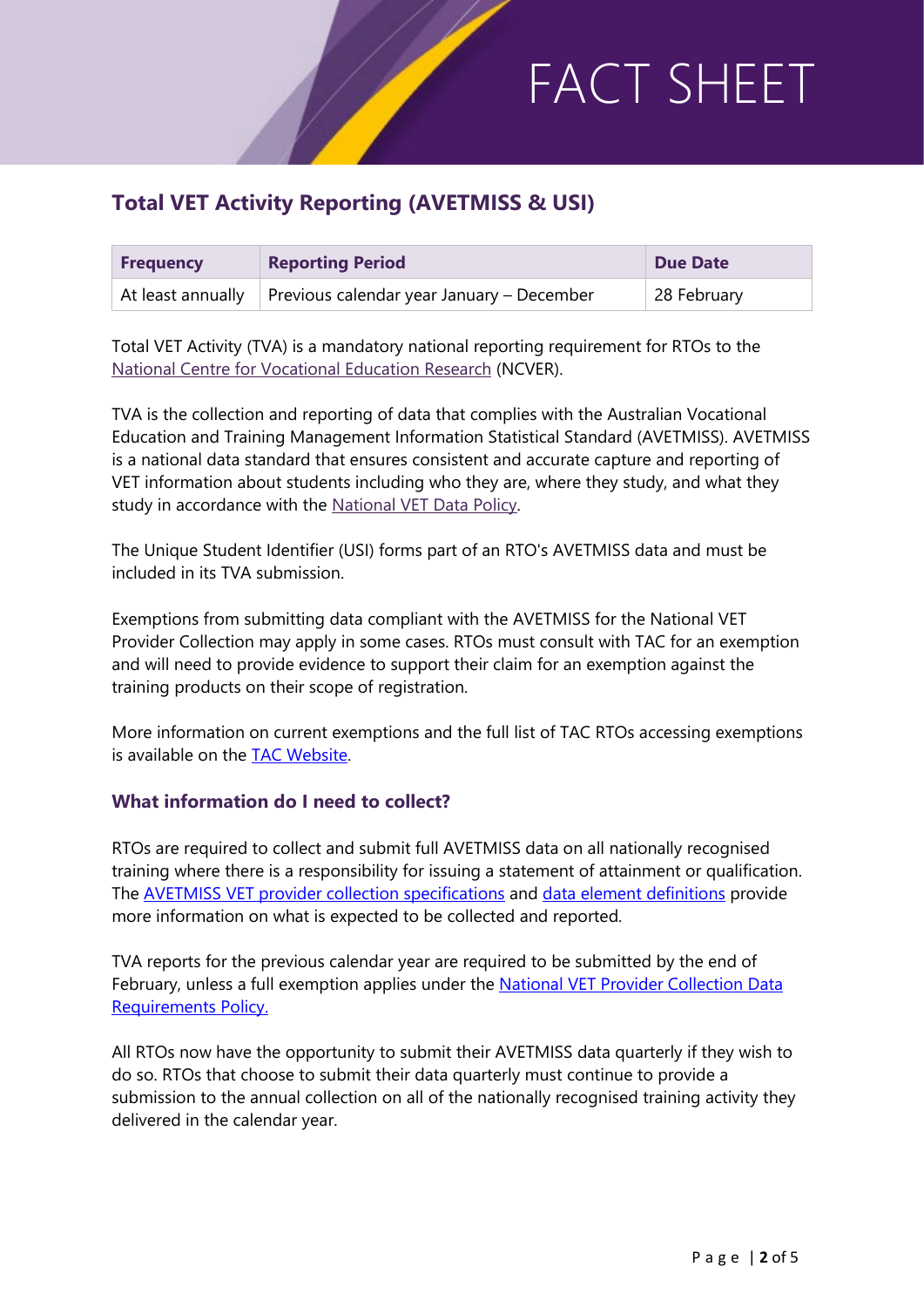### **Instructions for reporting:**

#### **Publicly funded data**

All publicly funded data reporting is submitted directly to the Department of Training and Workforce Development (DTWD), the State Training Authority (STA) in WA via current Resource Allocation Program for Training (RAPT) reporting requirements.

RTOs accessing state funding should contact DTWD via [training.markets@dtwd.wa.gov.au](mailto:training.markets@dtwd.wa.gov.au) with further enquiries regarding submission of AVETMISS data, as the requirements differ for training delivered under funding agreements.

#### **Non-publicly funded data**

All other data is reported directly to NCVER via the [AVETMISS validation software.](https://avs.ncver.edu.au/avs/)

For assistance with the AVETMISS validation software, RTOs should contact **NCVER** directly.

### **Additional information:**

More information on National VET Data including Frequently Asked Questions, the National Data Policy and VET Data Legislation and Privacy Notice, is available from the Department of [Education, Skills and Employment's website.](https://www.dese.gov.au/national-vet-data/national-vet-data-policy)

NCVER has developed an RTO hub which provides [Fact Sheets,](https://www.ncver.edu.au/rto-hub/rto-fact-sheets) an [AVETMISS data entry tool](https://www.ncver.edu.au/rto-hub/data-entry-tool) for RTOs with less than 100 students, [AVETMISS validation software](https://avs.ncver.edu.au/avs/) for RTOs to validate their data before submission as well as a range of other resources on their [website.](https://www.ncver.edu.au/rto-hub/statistical-standard-software/avetmiss-data-element-definitions-edition-2.3)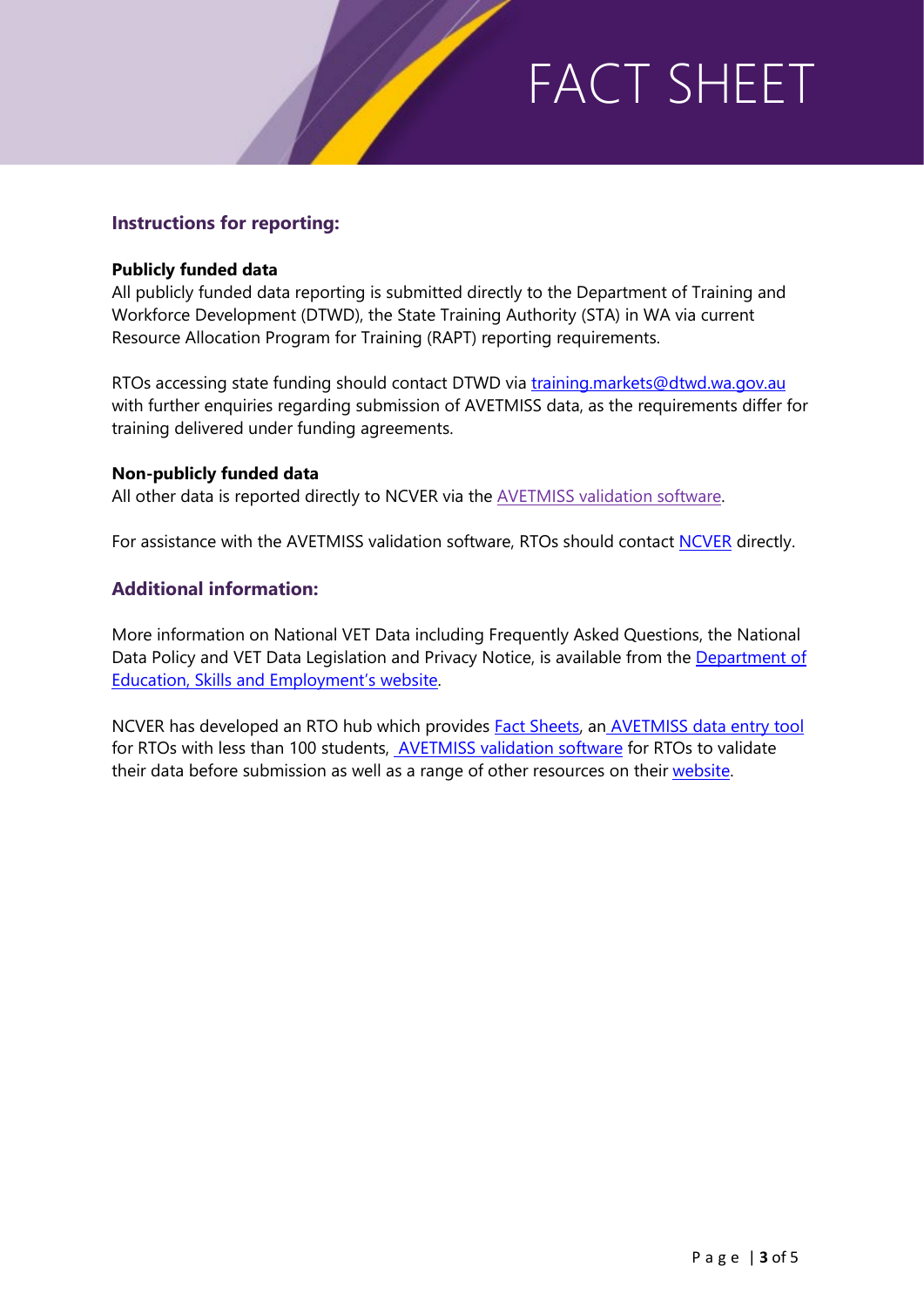### **Learner and Employer Survey Results**

| <b>Frequency</b> | <b>Reporting Period</b>                   | <b>Due Date</b> |
|------------------|-------------------------------------------|-----------------|
| Annually         | Previous calendar year January - December | 30 June         |

The [Learner Engagement](https://www.acer.org/files/AQTF_LQ1-Survey-Master_000.pdf) and [Employer Satisfaction](https://www.acer.org/files/AQTF_EQ1-Survey-Master_000.pdf) survey data forms part of the Quality Indicators. The RTO administers surveys (either electronically or in hard copy) to students and employers then collects and reports on the data. The surveys can be accessed by clicking on the links above.

#### **RTOs can report the findings to TAC by either:**

- **generating the "Registering Body Report' (pdf) through the SMART software; OR**
- **submitting a Summary Report directly to TAC.**

#### **Instructions for reporting with SMART:**

- 1. Enter the survey results into the SMART system.
- 2. Produce the 'Registering body report' (pdf) and email to [tac@dtwd.wa.gov.au.](mailto:tac@dtwd.wa.gov.au)

*Please note for those RTOs who wish to continue using the SMART system, the help desk service may be available under a fee-for-service arrangement negotiated between ACER and individual RTOs. However, ACER is no longer centrally funded to provide support services for the SMART system.*

### **Instructions for submitting a Summary Report:**

- 1. Create a summary report (there is no prescribed template), which should include:
	- the total number of each questionnaire distributed
	- the total number of each survey received back
	- how the learner engagement data has been used to continuously improve the RTO's services
	- how the employer satisfaction data has been used to continuously improve the RTO's services (if applicable)
- 2. Email the report to [tac@dtwd.wa.gov.au.](mailto:tac@dtwd.wa.gov.au)

#### **If you have no data for the reporting period, please complete the following steps:**

1. Email [tac@dtwd.wa.gov.au](mailto:tac@dtwd.wa.gov.au) advising that the RTO had no enrolments or completions for the reporting period.